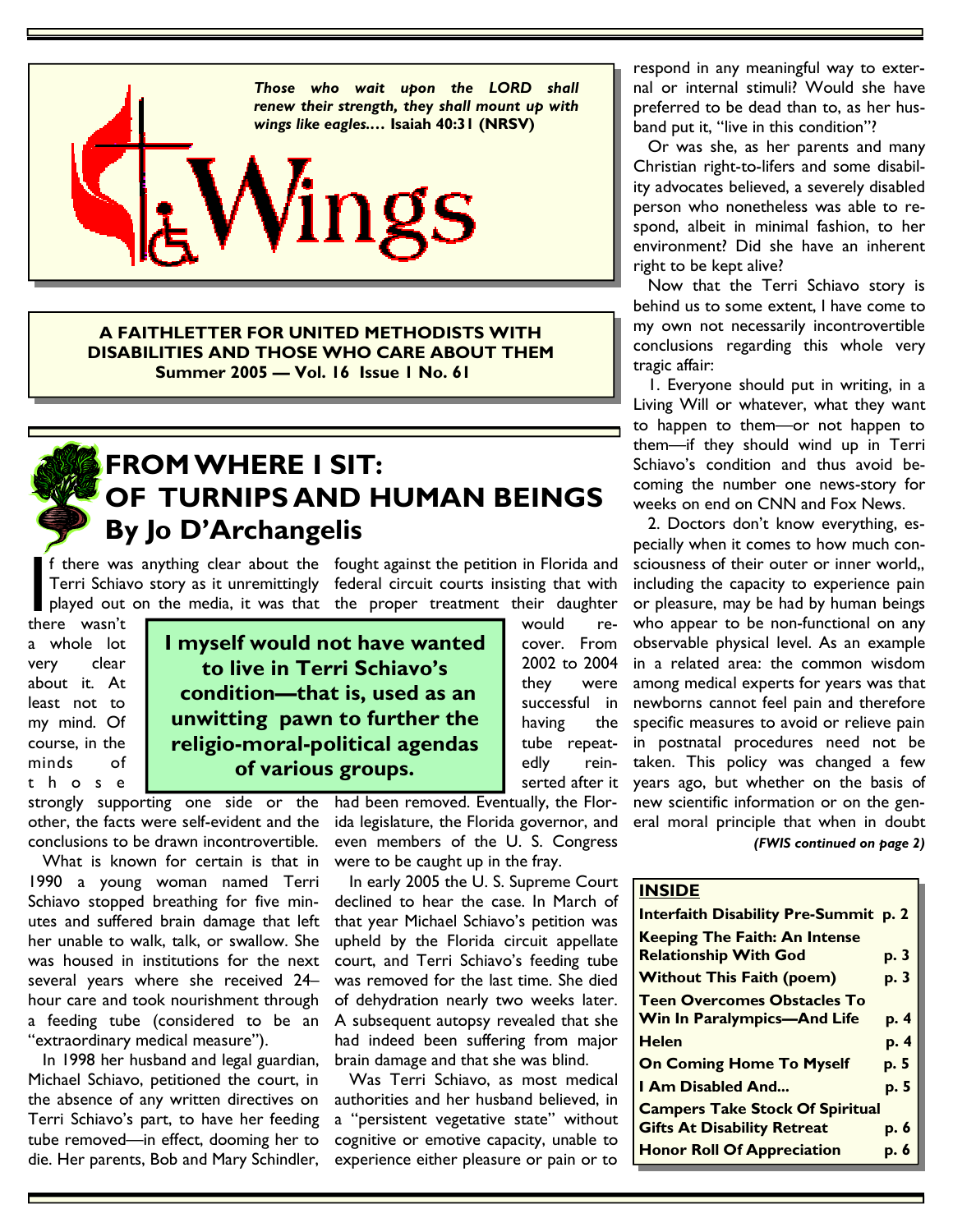err on the side of not causing pain, I don't know.

 3. Starvation is not a humane and acceptable method of euthanasia in a supposedly civilized society.

 4. Feeding tubes should not be considered as "extraordinary measures" in the same category as antibiotics and kidney transplants. Feeding tubes enable human beings who would otherwise be unable to do so to take in nourishment, a basic function necessary to human life. This applies to respirators as well, since breathing is, unless I'm mistaken, a basic function necessary to human life.

 5. I myself would not have wanted to live in Terri Schiavo's condition—that is, trapped for years in a nursing home; caught between loved ones in a bitterly fought legal battle as to who really had my best interests at heart; and used as an unwitting pawn to further the religiomoral-political agendas of various groups and media attention grabbers.

*(FWIS continued from page 1)* 6. Many people—dare I say even good, decent, Christian people?—have chosen and continue to choose to have loved ones in Terry Schiavo's condition euthanized. Some of their reasons may be base (a desire to rid oneself of a financial, physical, or psychological burden) or noble (to sincerely do what they feel their loved one would want them to do or to simply end what they perceive to be their loved one's suffering). But for the most part their choice reflects their own natural feelings of helplessness and hopelessness and their need to relieve their own suffering in the face of something incomprehensible and intolerable. Whether base, noble, or natural, such reasons do not justify taking another person's life, especially when that person cannot speak for him- or herself. Furthermore, death permanently forecloses the possibility of new information or medical technologies or second thoughts. Nothing can be reversed, rectified, or redeemed. Therefore…



**A** non-official, non-profit quarterly newsletter published for, by, and about United Methodist adults with disabling conditions

**FOUNDER/EDITOR COMPUTER LAYOUT GRAPHIC DESIGN** Jo D'Archangelis

**CORRESPONDENCE** Send all correspondence—including feedback, original writings, items from other sources, and changes of address—to Jo D'Archangelis, Editor, at **Mailing Address** 592 West Ammunition Road, Apt. 1 Fallbrook, CA 92028 **Telephone/Fax** [760] 723-2668 (please call before faxing) **E-Mail** jodarlis@aol.com

**E-WINGS** Two e-mail versions of *Wings* are available for those with vision impairments and computer "reading" devices, those who have difficulty handling paper and print pages, those who live outside the USA, and those who just prefer computer viewing: (1.) A strictly e-mail version in unformatted text without graphics, and (2.) A formatted version with color graphics available to those able to open attached files in MSPublisher 2000 format. E-mail Jo D'Archangelis at jodarlis@aol.com to request either, or both, of these versions.

**WINGS ONLINE** Four issues of *Wings—*Fall 2002, Winter 2003, Spring 2003, and Summer 2003—in their entirety may be accessed at www.cal-pac-ccdm.org/. Selected articles from back issues of *Wings* 1995-98 may be accessed at www.mariposa-ministry.org.

**DONATIONS** Most of the funding for *Wings'* publication and mailing comes from reader donations. There are no subscription fees. If you think *Wings* is worth it, please make a check or money order payable to the "Fallbrook United Methodist Church" (or "FUMC") and mark it "Wings Newsletter." Mail it to the church address below.

| <b>Basic Angel</b>   | $$6 - $14$    | <b>Major Angel</b> | $$15-$24$ |
|----------------------|---------------|--------------------|-----------|
| <b>Super Angel</b>   | $$25-$49$     | Mega Angel         | \$50-\$99 |
| <b>Awesome Angel</b> | \$100 or more |                    |           |

**Church Address** Fallbrook United Methodist Church 1844 Winterhaven Road Fallbrook, CA 92028 **Church Telephone** [760] 728-1472 **Church Fax** [760] 728-7433 **Church E-Mail** FUMC1887@tfb.com

 7. Family members, next of kin, and/or legal guardians should not be given the legal right or, more accurately in some cases, the legal burden of determining if someone who is non-terminally ill but in a "persistent vegetative state" should be allowed to live or die. Finally...

 8. The term "persistent vegetative state" should be deleted from the medical lexicon. No matter what their state or how persistent it may be, human beings are not turnips.

### . . . . . . . .

**"Where There Is No Vision, The People Perish" (Prov. 29:18) Interfaith Disability Pre-Summit Tuesday, September 21, 2005 Meeting: 2-5 p.m. Dinner: 5-9 p.m. St. Elizabeth's Episcopal Church Parish Hall 1830 Connecticut Ave. Washington DC.** 

 The Pre-Summit will be held prior to the Many Voices/One Vision Disability Summit, a conference of secular organizations working in the area of developmental disabilities meeting on Thursday, September 22 and Friday, September 23, 2005, at the Washington Hilton in Washington DC.

 This is a unique opportunity for faithbased organizations to participate in a national event where secular organizations will meet, to explore issues of common concern in the area of developmental disabilities, and to add a faith-based perspective to discussions of these issues on both a national and state level.

 If you would like information about registration for and/or sponsorship of the Interfaith Disability Pre-Summit, contact Sr. Gabrielle Kowalski, President, AAMR Religion and Spirituality Division, at 414- 410-4109 or gkowalski@stritch.edu.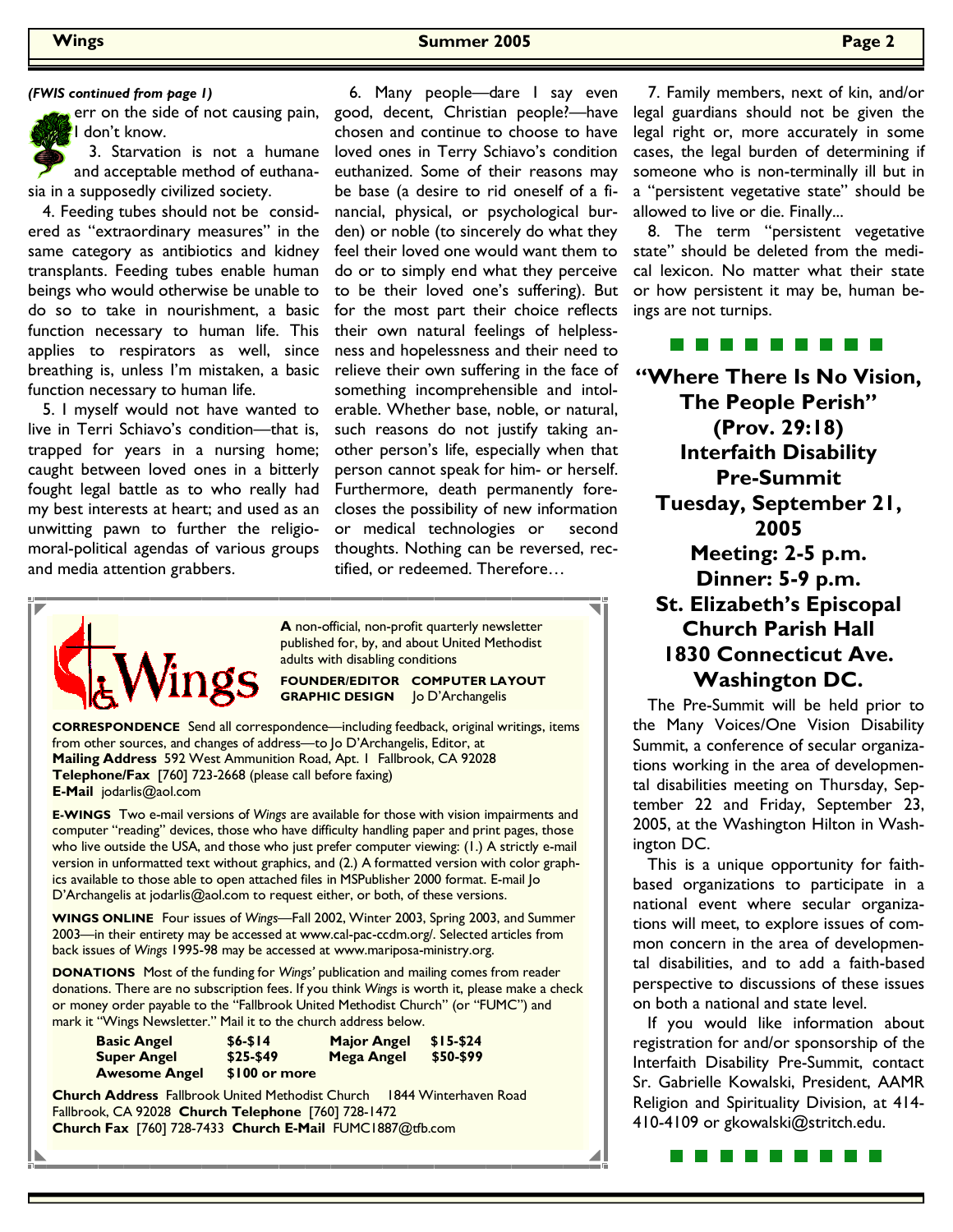## **KEEPING THE FAITH: AN INTENSE RELATIONSHIP WITH GOD By Josie Byzek**

utheran pastor and rehab chaplain<br>Bernie Jorn dove into a lake when<br>he was 17 and emerged a quadri-<br>plegic, which threw his self-identity and Bernie Jorn dove into a lake when he was 17 and emerged a quadriplegic, which threw his self-identity and his faith into a centrifuge. Gone was the young swim team captain and saxophone

player and in his place was a man who stormed at God.

 "The intense suffering led to an intense

relationship with God that would not have been there," he says. And that relationship was anything but smooth at the beginning. "Husbands and wives will yell at each other when they've been hurt, but that's because they know that person's not going to leave them," says the Jacksonville, Fla., minister. "In yelling at God, I guess I built up a relationship through anger. Everyone kept telling me how great it was that God loved me. Well, I didn't feel that much love."

 Once his storm of anger passed, though, Jorn began to experience God as a greater expansion than what he ever thought or felt God could be. "It's something that I can't put into words, and therefore is deeper than anything I can understand. It's like falling in love. How do you explain falling in love?"

 Eventually Jorn's new relationship with God led him to become chaplain of the Brooks Rehabilitation Hospital and interim pastor of Faith Lutheran. Jorn calls doing pastoral care from a wheelchair a "double-edged sword." On the one hand, some people relate to his disability, which gives him credibility, "but sometimes people don't feel permission to express their own anxiety, their own pain." Someone with a busted knee might see Jorn and think he has nothing to complain about. "And it was hard for me to get past that too, you know? I was like, 'Hey, you got a busted knee, what do you have to complain about?'"

 But then Jorn sits with the person, and sees beyond the physical condition into

utheran pastor and rehab chaplain the person's emotional state, something he can eventually do because he works at developing his relationship with God. "Christian theology is one that looks at the world as being a world of pain and suffering—and alleviating it as much as

> **Once his storm of anger passed, though, Jorn began to experience God as a greater expansion than what he ever thought or felt God could be.**

> > possible through a relationship with Christ," he says.

 Yet the discomfort many churchgoers feel toward wheelchair users—and wheelchair-using pastors for that matter—is really just a sign of the world we live in, says Jorn: "We're used to people in wheelchairs who are in hospitals or who are sick or elderly, but not who are

in an authority position or in a leadership position." He says it's interesting to see how people react to him at the end of a service. "People are used to coming up and shaking the pastor's hand. I tell them to put a hand on my shoulder, grab my wrist, it's always good to give me a hug. It's a different way of saying "hello" at the end of the service, and that takes some education. After a while they start to see me more than my disability, but it takes time."...

> It's people of the cloth like...wheelchair-using pastors who, by simply being faithful to their callings, are leading the

Christian church to a new understanding of what the disability experience can mean. Through their struggles and leadership a new church is being born, one in which—someday—wheelchair users will regularly be seen as leaders as well as members.

> **Excerpted with permission from** *New Mobility* **(Dec. 2002)**

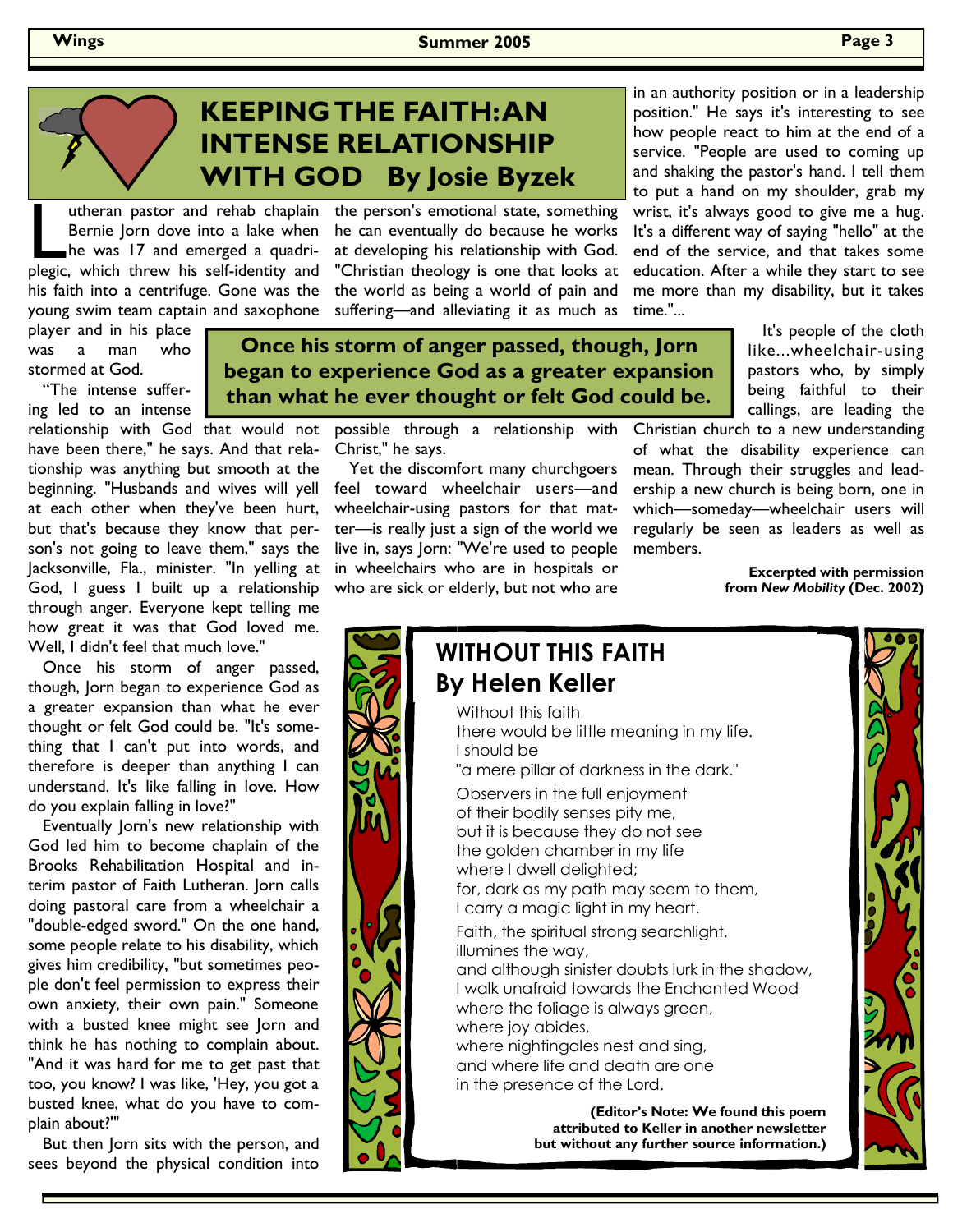

## **TEEN OVERCOMES OBSTACLES TO WIN IN PARALYMPICS— AND LIFE By Melissa Lauber**

W hen Tatyana McFadden, of Linden United Methodist<br>Church in Clarksville, Md., was 3 years old, she learned to walk upside down, on her hands. Today, McFadden is one of the fastest racers in the world.

 In September [of last year], instead of starting her freshman year of high school,

she raced in four events at the 2004 Paralympic Games in Athens, Greece. She won a silver medal in the 100-meter and a bronze medal in the 200-meter wheelchair races. The games followed the summer Olympics in Athens.

 The excitement of her victories rolls on. When she returned, McFadden was a guest of the Smithsonian Institute's new exhibit, "Breaking Records, Breaking Barriers," met President George W. Bush, and is teaching disabled soldiers returning from Iraq how to race.

Linden United Methodist mother, Debbie McFadden. When Tat-Church in Clarksville, Md., yana was born in St. Petersburg, Russia, hen Tatyana McFadden, of has been a remarkable one, said her her caretakers at the orphanage where she lived prayed that she would die. Her spinal column was exposed, her mother

> **Tatyana knows God is with her, and her spirituality is reflected in her style of racing. "I love competition," she said. "I love going fast."**

> > recalled. "They couldn't understand why God kept her alive. It puzzled them, and they wondered what kind of life this child could possibly have," she said.….

> > When Tatyana was 6, McFadden encountered her during a fact-finding mission while working as the presidentially appointed U.S. commissioner on disabilities. Touring Russia, McFadden walked into a room at the orphanage. Tatyana immediately claimed her as her mother....

 Her journey to become a Paralympian of the exact reason God saved Tatyana. [McFadden] admits she is not certain

### **HELEN By Beth Porter**

**AAAAAA** 

I live in a L'Arche community, a community for people with developmental disabilities and those who share life with them. Once a week, early in the meaning I help. Helen prepare for her day, layoriably Helen a perite, the morning, I help Helen prepare for her day. Invariably Helen, a petite, rotund little woman, is sitting up, wrapped in her comforter, smiling benevolently as I enter. Her peacefulness fills the room. In a way, Helen sanctifies the room with her smile and welcoming presence, making it a space where the experience of God becomes available to those who come to help her. I look forward to the quiet few minutes we will share together in her room, and I live the rest of my day more centered and attentive to God and God's people. Helen does not talk, but she doesn't need to talk to be a blessing and to bless her surroundings. A rabbi friend of our community once commented in a public gathering that if people are created in God's image, then in some way God must resemble a person with a developmental disability. "Think about that!" he urged his listeners. I do....

. . . . . . . . . . . . . . .

**Excerpted from "Making Enough Room For Joy,"** *Alive Now* **(May/June 2001). Porter serves on the pastoral team at L'Arche Daybreak, near Toronto, Ontario. She writes on spirituality and interfaith matters.**

"Maybe it was to be a world-class athlete. But I know God has plans for her."

 In addition to a family, a wheelchair, and the opportunity to pursue a dream, McFadden also gave her faith to her daughter. Tatyana knows God is with her, and her spirituality is reflected in her style of racing. "I love competition," she said. "I love going fast." She is energized by the crowds, like the 24,000 people who cheered her at the qualifying race in Sacramento, Calif.

But rather than defeating opponents,

Tatyana focuses on doing her best. "Each time, you try to beat your personal best. that's the goal," she said. To ac-

complish this, she trains for an hour a day and often cross-trains, playing basketball [and] ice hockey and swimming. Nothing seems to daunt her. She even goes up escalators at the mall in her wheelchair, her mother reports.

 McFadden is glad that her daughter is willing to strive. "Life is full of challenges," she said. "You never give up. In our darkest hours, we don't always see the light." As a parent, her job has been pointing Tatyana toward the light.

 Tatyana thanks her church and its pastor, the Rev. David Carter Rimbach, and his wife, the Rev. Joan Carter Rimbach,, for making the building accessible—even carrying her places where her wheelchair could not go.

 The McFaddens are concerned that some churches still are not accessible for people with disabilities. When Tatyana was adopted, she came to a land that had religious freedom, Debbie McFadden said. "Yet that same religious freedom is denied to some people by some churches." Accessibility is essential, she said. "But the biggest barrier is attitudinal."

 Having the right attitude is essential to racing and to life, Tatyana said. For those who would pursue their dreams, the young Paralympian offers simple advice: "Just do it. If you want to do something well, practice makes perfect."

> **Abridged from a UMNS release, Oct. 20, 2004. Lauber is associate editor of the** *UMConnection* **in the Baltimore-Washington Conference.**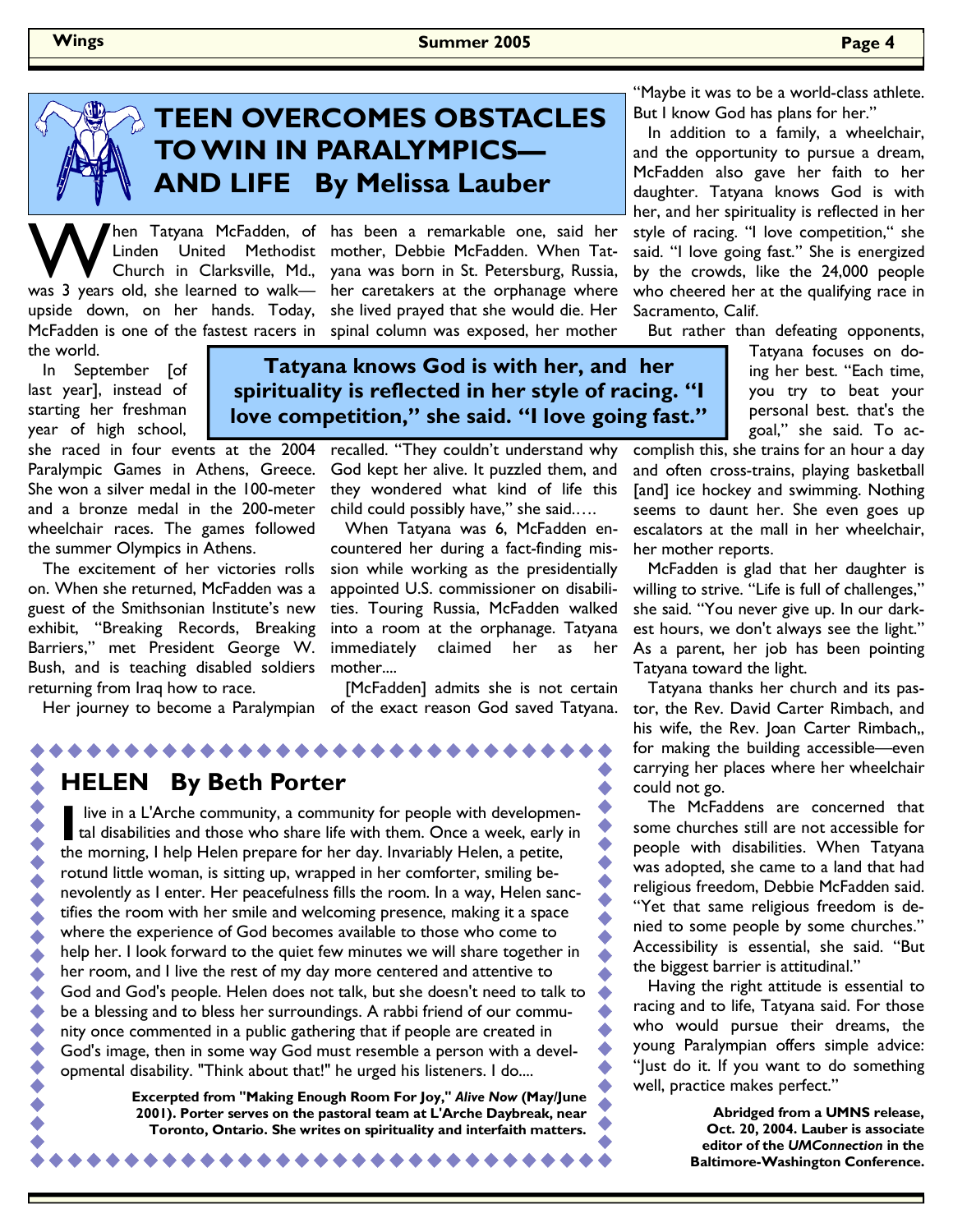

 So why do I share this information? In **MYSELF By Rev. Mitzi N. Eilts** 

years old and have been fe-

life I've been at home (spiritually and emotionally) with the facts that my identity is not heterosexual and my life partner is another female. For all the rejec-

tion, oppression, and hatred that truth can e v o k e — c o m i n g home to myself has been a gift of God's good companionship.

Are you wondering what all this has to

do with disability? Coming to experience my whole identity as holy gift, including my particular embodiment as female, has been great preparation for coming home to myself as one with a chronic disability.

 I have remitting-relapsing multiple sclerosis (MS), diagnosed four years ago. While I may escape significant deterioration of physical mobility, I meet chronic fatigue, sight issues, overt problems with heat and stress, and difficulties with hand coordination and cognitive dysfunction.

 Neither my disability nor my sexual orientation is immediately obvious. Only when I make them known are others aware.

 MS, like my sexual identity, has caused me to look into who I am, the meaning of my life, and where and how God moves in all that. I have gained new, different connections with the Divine, myself, and others.

 Changed, not devastated, I made serious internal adjustments in self-view and self-expectations. I learned about MS, what the medical world doesn't yet know about it, and treatment options. Flexible health insurance gives medical choices and resources, an important factor in my ability to cope.

 From the beginning I refused to let any sense of shame, others' or my own, make me hide what I live with. Informing people about my MS could negatively affect their view of me and limit their expectations.

cal and spiritual and emotional self. My soul is healthier in my body and spirit when I avoid expanding energy hiding who I am and how I'm feeling. My

coming "out" of the closet years ago, I learned that hiding parts of myself is dangerous and destructive to...my physi-

**For me, the lesson is obvious and universal. The more diverse those who are included in being the church are, the more welcoming a church can be.** 

> as I don't tell, it is assumed I am ablebodied.

 So I tell—neither for sympathy nor excuse but to be associated with anyone whose differences cannot (and should not) be hidden. I became one more "demanding" person seeking justice (accommodation and change) and a full place in society with all my imperfections and talents.

 I have become sensitive to making the church (and all society) hospitable for all. I noted at the coalition's\* national gathering how much all have to learn about making the church a place where everyone can come and be welcome.

 From the first meeting, planners kept in mind hilly Seattle campuses. We reduced transitions between buildings. We

*\*Eilts is national coordinator for the United Church of Christ Coalition for Lesbian, Gay, Bisexual, and Transgender Concerns.* 

budgeted for vans, ASL interpreters, and childcare. We assigned persons to contact registrants indicating specific needs.

 It wasn't enough. We could have had a greeter out front to assist with problems. Lift-less vans were useless for wheelchairusers who cannot step up….

 We must utilize the expertise of those trained to look at all possibilities and know the pitfalls of sincere but inexperienced solutions. That's true whether talking about differences in abilities, race and

> ethnicity, class, gender and sexual identity, or language.

> For me, the lesson is obvious and universal. The more diverse those

disability is somewhat invisible; as long who are included in being the church are, the more welcoming a church can be.

> With MS, I have found, once again, what it means to believe as I say I do. Loving God with my body, soul, and mind is essential to being spiritual. Loving my neighbor as myself is to be faithful.

> Working with my body and mind—in thought and spirit, connecting with others, with creation, with silence, with ideas—is where and how I encounter communion with God.

> Persons with disabilities know in body and soul the struggle to love ourselves and to love God with our whole selves. We meet these realities daily, moment by moment. Although no one has all the answers, each has unique insights to bring to the mix of this reality that points to Truth.

> > **From** *That All May Worship and Serve***, the newsletter of the United Church of Christ Disabilities Ministries and Mental Illness Network (Jan./Feb. 2003)**

### I Am Disabled And…

 Just as each of us has one body with many members, and these members do not all function the same, so in Christ, we who are many form one body; each member belongs to all the others, and we each have different gifts, according to the grace given to us. I thank you, LORD, that the Body of Christ is not complete without me.

> **Affirmation #13 based upon Romans 12:4-6 (NRSV) by Ken Tittle and Mariposa Ministry and Mariposa Online.**